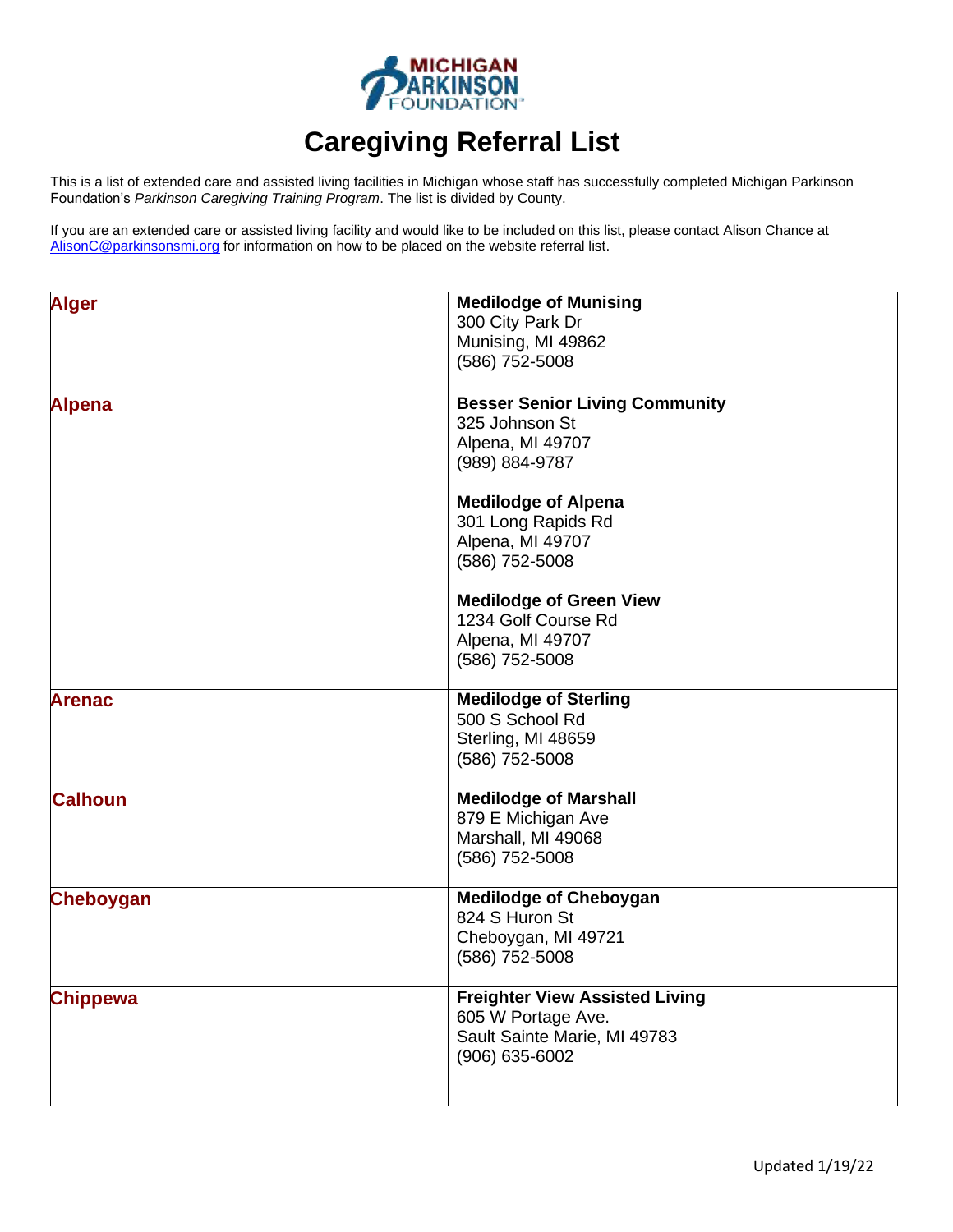

|                       | <b>FUUINDATION</b><br><b>Medilodge of Sault Ste. Marie</b> |
|-----------------------|------------------------------------------------------------|
|                       | 1011 Meridian St                                           |
|                       | Sault Sainte Marie, MI 49783                               |
|                       | (586) 752-5008                                             |
|                       |                                                            |
| <b>Clare</b>          | <b>Medilodge of Clare</b>                                  |
|                       | 600 SE 4th St                                              |
|                       | Clare, MI 48617                                            |
|                       | (586) 752-5008                                             |
|                       |                                                            |
| <b>Grand Traverse</b> | <b>Medilodge of GTC</b>                                    |
|                       | 2950 Lafranier Rd<br>Traverse City, MI 49686               |
|                       | (586) 752-5008                                             |
|                       |                                                            |
|                       | <b>Medilodge of Traverse City</b><br>2585 Lafranier Rd     |
|                       | Traverse City, MI 49686                                    |
|                       | (586) 752-5008                                             |
|                       |                                                            |
| Ingham                | <b>Ingham County Medical Care Facility</b>                 |
|                       | 3860 Dobie Rd                                              |
|                       | Okemos, MI 48864<br>$(517)$ 381-6014                       |
|                       |                                                            |
|                       | <b>Medilodge of Campus Area</b>                            |
|                       | 2815 Northwind Dr                                          |
|                       | East Lansing, MI 48823                                     |
|                       | (586) 752-5008                                             |
|                       | <b>MediLodge of Capital Area</b>                           |
|                       | 2100 E Provincial House Dr                                 |
|                       | Lansing, MI 48910                                          |
|                       | (586) 752-5008                                             |
|                       | <b>MediLodge of East Lansing</b>                           |
|                       | 1843 N Hagadorn Rd                                         |
|                       | East Lansing, MI 48823                                     |
|                       | (586) 752-5008                                             |
|                       | <b>MediLodge of Lansing</b>                                |
|                       | 731 Starkweather Dr                                        |
|                       | Lansing, MI 48917                                          |
|                       | (586) 752-5008                                             |
|                       |                                                            |
|                       |                                                            |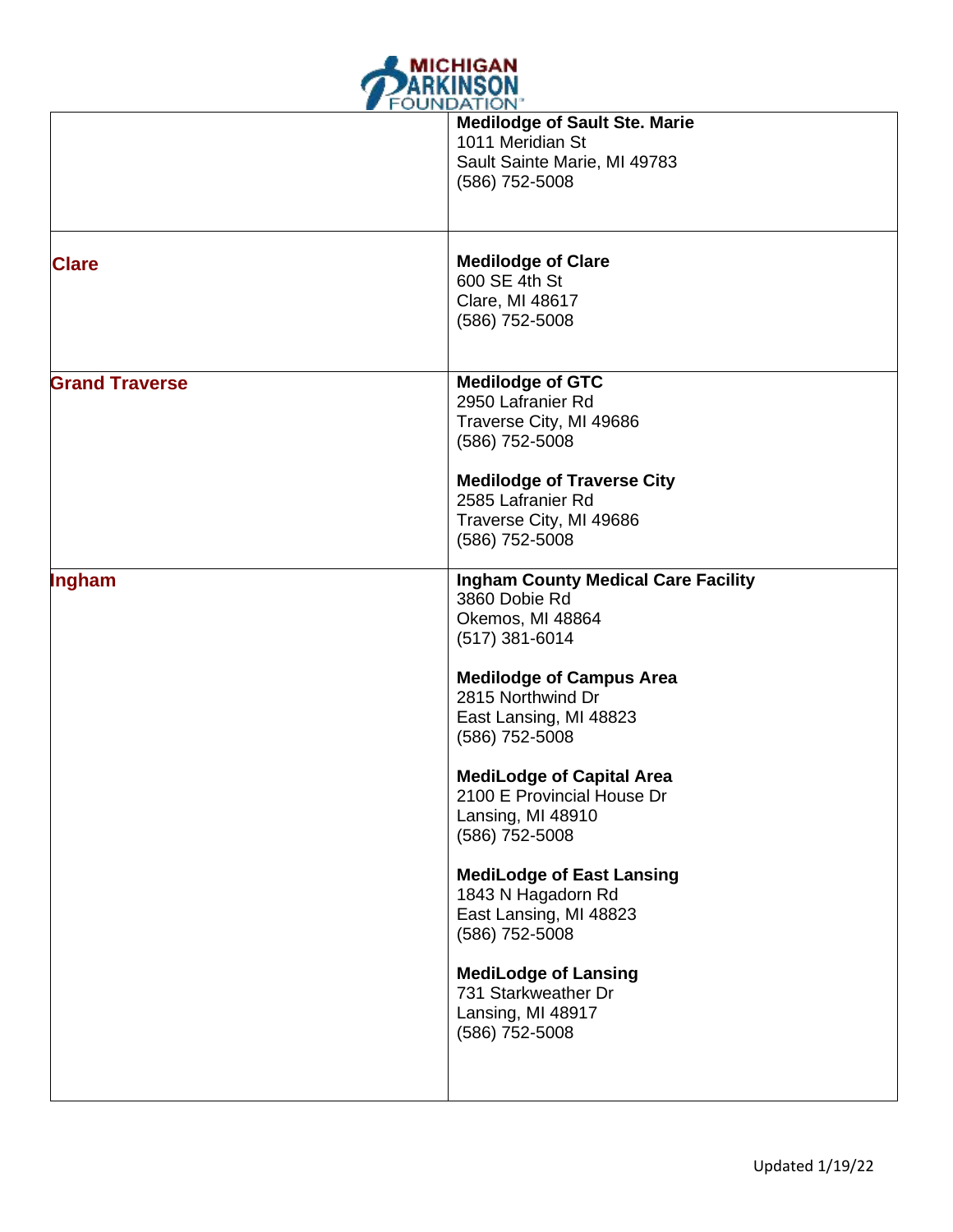

|                   | $\sim$                           |
|-------------------|----------------------------------|
|                   | <b>Medilodge of Okemos</b>       |
|                   | 5211 Marsh Rd                    |
|                   | Okemos, MI 48864                 |
|                   | (586) 752-5008                   |
|                   |                                  |
| losco             | <b>Medilodge of Tawas City</b>   |
|                   | 400 North St W                   |
|                   | Tawas City, MI 48763             |
|                   |                                  |
|                   | (586) 752-5008                   |
| <b>Isabella</b>   | <b>Medilodge of Mt. Pleasant</b> |
|                   | 1524 Portabella Trl              |
|                   |                                  |
|                   | Mt. Pleasant MI 48858            |
|                   | (586) 752-5008                   |
|                   |                                  |
| <b>Kalamazoo</b>  | <b>Medilodge of Kalamazoo</b>    |
|                   | 1701 S 11th St                   |
|                   | Kalamazoo, MI 49009              |
|                   | (586) 752-5008                   |
|                   |                                  |
|                   | <b>Medilodge of Portage</b>      |
|                   | 7855 Currier Dr                  |
|                   |                                  |
|                   | Portage, MI 49002                |
|                   | (586) 752-5008                   |
|                   | <b>Medilodge of Westwood</b>     |
|                   |                                  |
|                   | 2575 N Drake Rd                  |
|                   | Kalamazoo, MI 49006              |
|                   | (586) 752-5008                   |
|                   |                                  |
| <b>Kent</b>       | <b>Medilodge of Wyoming</b>      |
|                   | 2786 56th St SW                  |
|                   | Wyoming, MI 49418                |
|                   | (586) 752-5008                   |
|                   |                                  |
| Leelanau          | <b>Medilodge of Leelanau</b>     |
|                   | 124 W Fourth St                  |
|                   |                                  |
|                   | Suttons Bay, MI 49682            |
|                   | (586) 752-5008                   |
| <b>Livingston</b> | <b>MediLodge of Howell</b>       |
|                   |                                  |
|                   | 1333 W Grand River Ave           |
|                   | Howell, MI 48843                 |
|                   | (586) 752-5008                   |
|                   |                                  |
|                   | <b>MediLodge of Livingston</b>   |
|                   | 3003 West Grand River Avenue     |
|                   | Howell, MI 48843                 |
|                   | (586) 752-5008                   |
|                   |                                  |
|                   |                                  |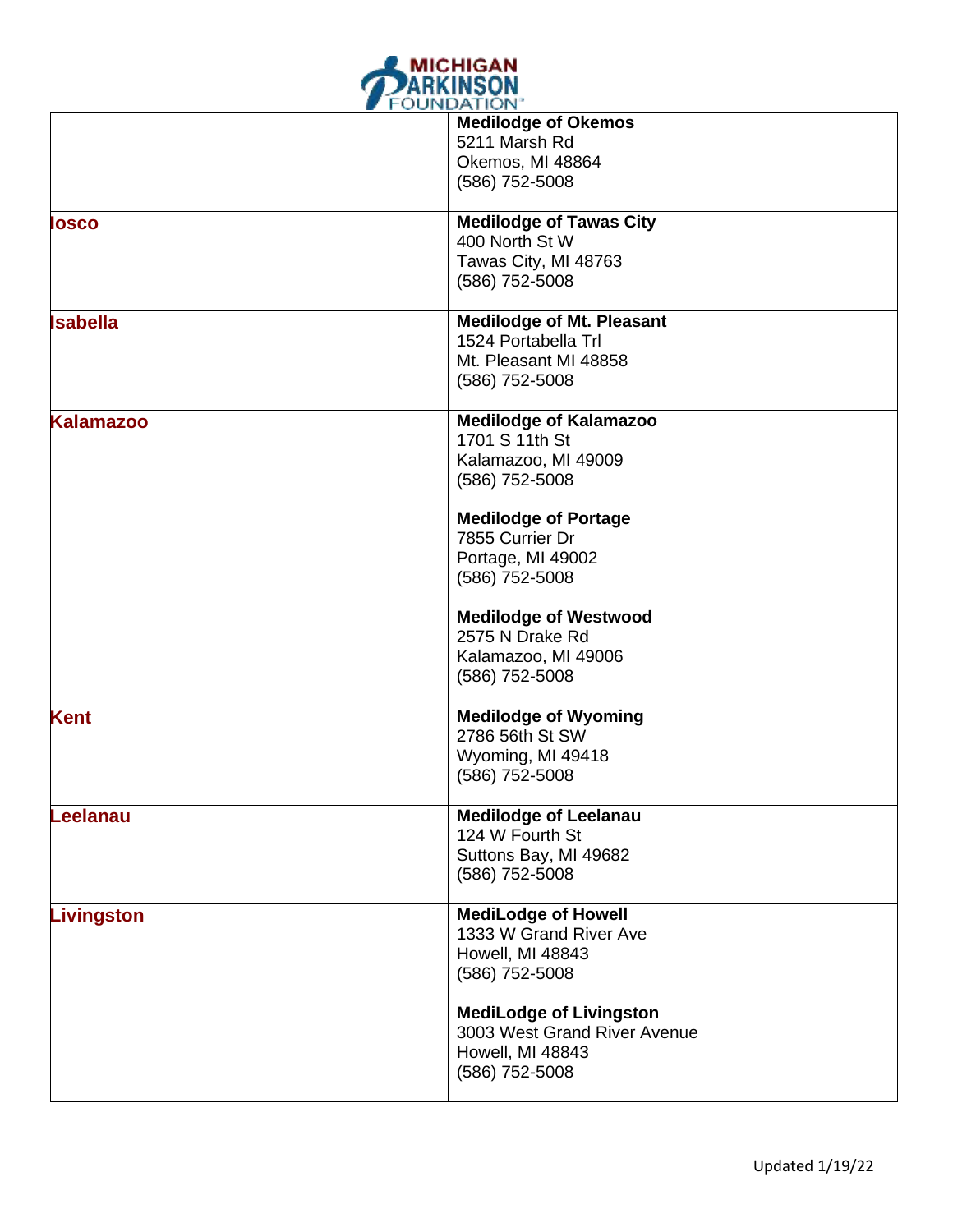

|                | <b>Woodland Village</b><br>7533 Grand River Rd<br>Brighton, MI 48114<br>(810) 844-7477                 |
|----------------|--------------------------------------------------------------------------------------------------------|
| <b>Macomb</b>  | <b>MediLodge of Richmond</b><br>34901 Division Rd<br>Richmond, MI 48062<br>(586) 752-5008              |
|                | <b>MediLodge of Shoreline</b><br>14900 Shoreline Dr<br>Sterling Heights, MI 48313<br>(586) 752-5008    |
| <b>Mason</b>   | <b>Medilodge of Ludington</b><br>1000 E Tinkham Ave<br>Ludington, MI 49431<br>(586) 752-5008           |
| <b>Midland</b> | <b>Medilodge of Midland</b><br>4900 Hedgewood Dr<br>Midland, MI 48640<br>(586) 752-5008                |
| <b>Monroe</b>  | <b>Medilodge of Monroe</b><br>481 Village Green Ln<br>Monroe, MI 48162<br>(586) 752-5008               |
| <b>Oakland</b> | <b>Medilodge of Milford</b><br>555 Highland Ave<br>Milford, MI 48381<br>(586) 752-5008                 |
|                | <b>Medilodge of Rochester Hills</b><br>1480 Walton Blvd<br>Rochester Hills, MI 48309<br>(586) 752-5008 |
| Ostego         | <b>Medilodge of Gaylord</b><br>508 Random Ln<br>Gaylord, MI 49735<br>(586) 752-5008                    |
| <b>Ottowa</b>  | <b>Medilodge at the Shore</b><br>900 S Beacon Blvd<br>Grand Haven, MI 49417<br>(586) 752-5008          |